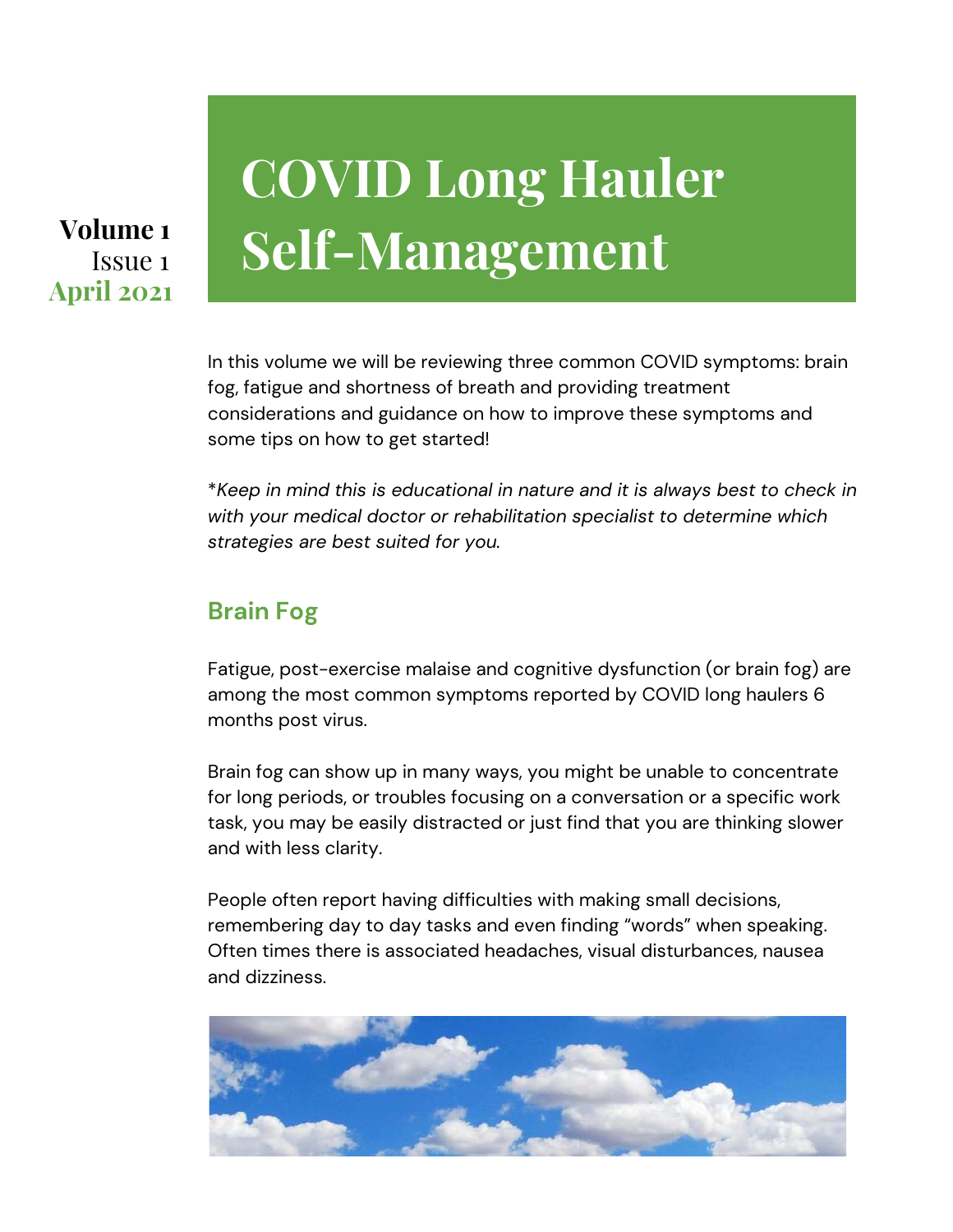#### **What things might be contributing to the brain fog?**

As we know, COVID is a systemic condition impacting many body systems, including physical, cognitive and emotional. Rehabilitation considerations including thorough examination of sleep, diet, stress and exercise.

 Recovery from brain fog is multifaceted and it is important to consider all of the contributing factors. We have outlined below some considerations and treatment ideas to help improve your brain fog symptoms:

#### **SLEEP**

- Avoid blue light exposure close to bedtime blue wavelengths decrease the hormone melatonin that is essential for deep REM sleep
- Maintain a regular sleep / wake cycle and ensure the room is quiet and dark
- Weighted blankets are also effective in calming the nervous system to aid with deep sleep
- Create a bedtime routine: have a bath, warm tea, diffuse lavender oils, & meditate
- Avoid daytime napping if possible
- Limit caffeine intake, avoid after 3:00pm
- Magnesium has been proven to aid with quieting your nervous and preparing your body for sleep and helping to create a deeper more sound sleep
- Melatonin has been shown to synchronize the circadian rhythms, and improve the onset, duration and quality of sleep. It acts as a power anti-oxidant as well.
- Regular exercise! (see below)

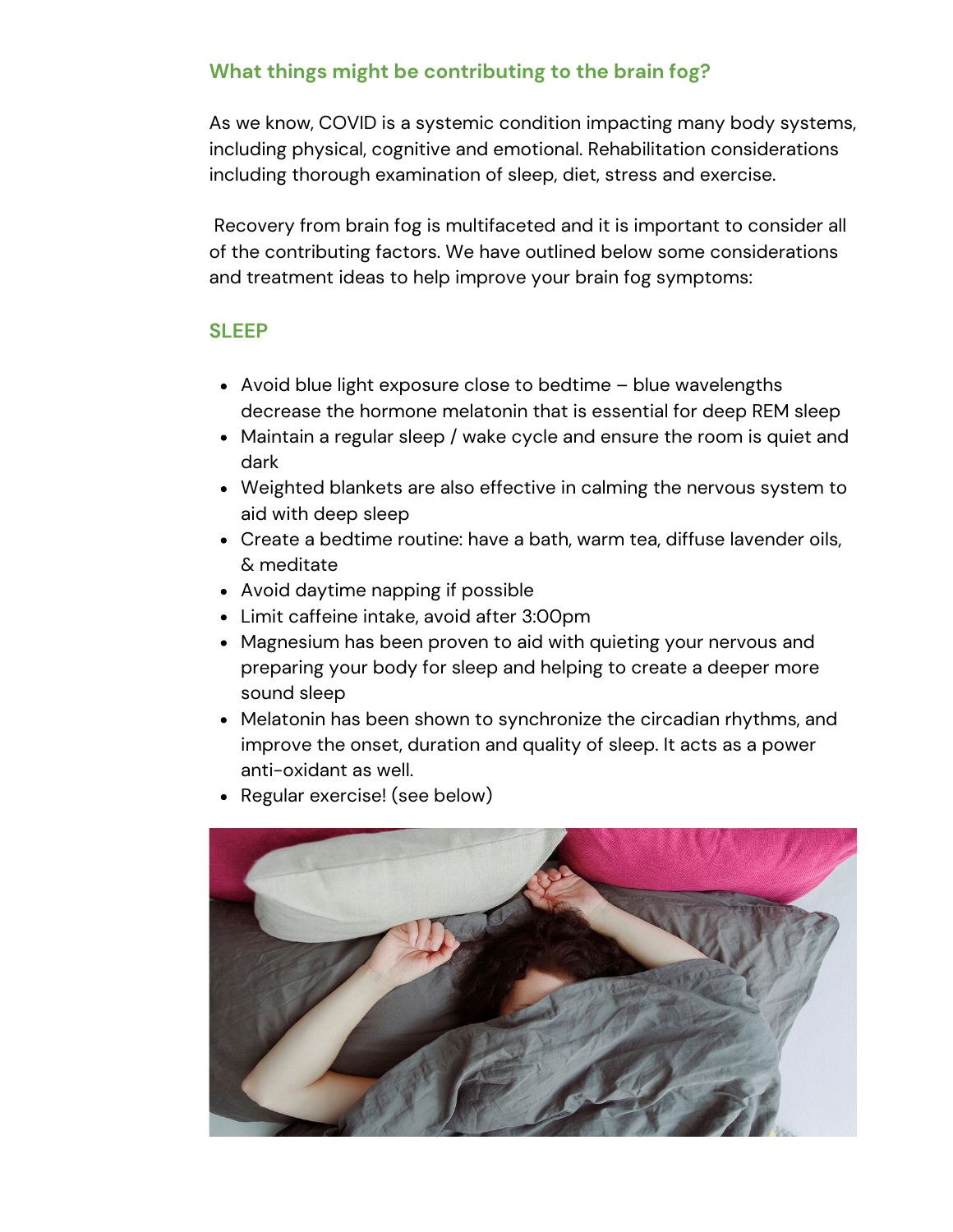#### **DIET & STRESS**

- **·**Vitamin B12 contributes to the formation of red blood cells and the maintenance of your central nervous system, deficiencies in B12 will leave you feeling fatigued
- Vitamin D supports brain health and development and decreased levels have been associated with cognitive problems and depression
- Omega 3 fatty acids are found in fish oils play important roles in brain function and development
- Consider an anti-inflammatory diet (avoid gluten, diary and processed foods) – the inflammatory response plays a crucial role in the manifestation of COVID
- Chronic stress can create many issues including the ability to "think clearly". Stress creates a sympathetic response in your system which diverts energy away from typical functions and towards the stressor. Consider implementing meditation, yoga and counselling therapies to reduce the impact of stress
- Keep yourself well hydrated
- Continue to eat and drink fluids to support your body's ability to fight the virus and support your body immune function – you need to replace your body's fluid losses and this your respiratory secretions
- Drink clear fluids every hour
- Rehydration drink recipe Mix the following in a pitcher :
	- $-$  ½-3/4 tsp sea salt
	- 1 cup of juice (orange, grape, apple, cranberry)
	- 31/2 cups of water

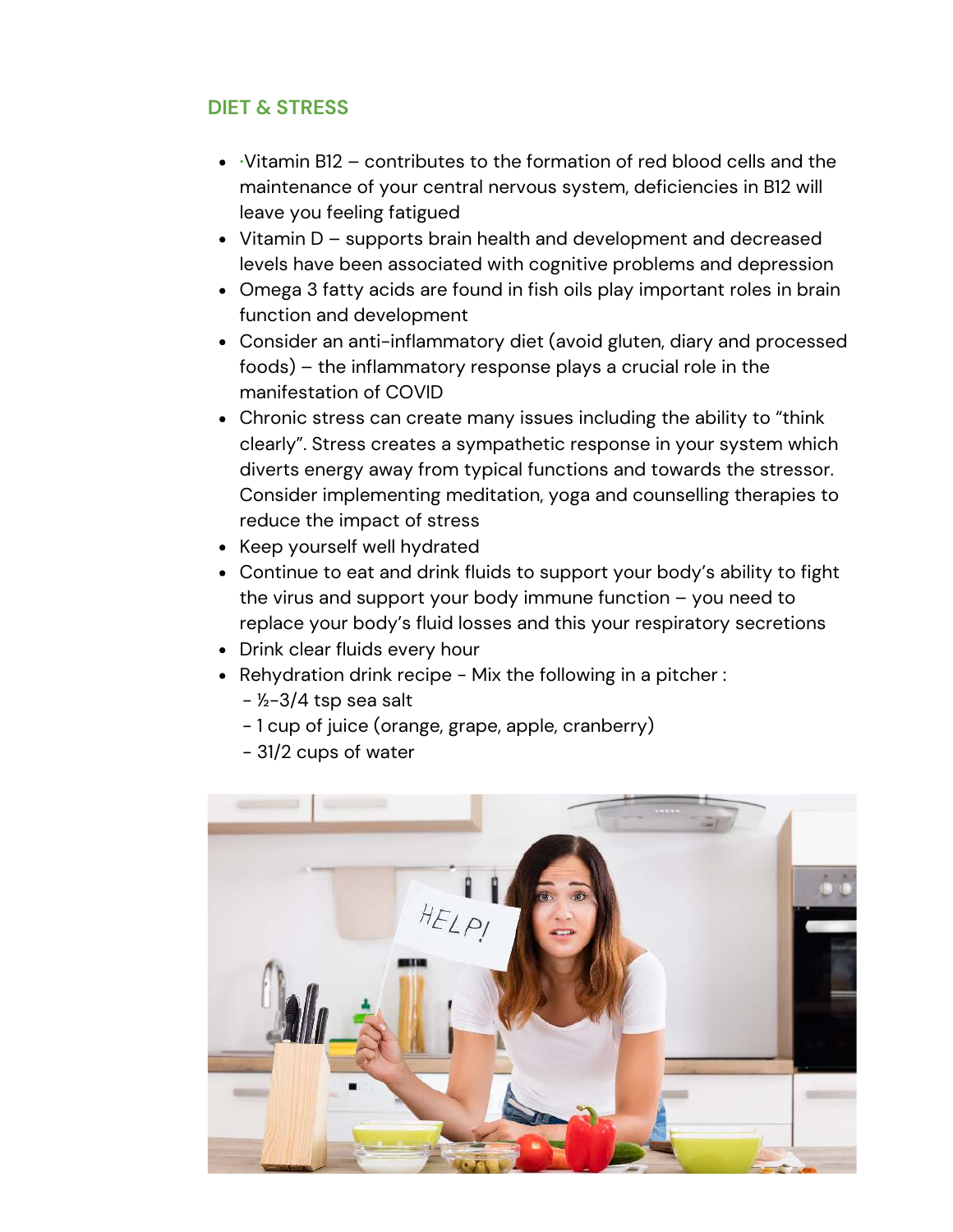#### **COGNITIVE STRATEGIES**

- Break up activities and cognitively demanding tasks throughout the day into manageable durations (60 min task – break it up into 3, 20 mins blocks)
- Limit the amount of distractions present when attending to a task (remove visual and auditory distractions)
- Break down complex information into a graphical format to simplify the information
- Repeat back information and ask for clarification
- Use audiobooks and Podcasts for stimulation if your eyes fatigue quickly or if your vision is blurry with reading
- Strategies to help with word finding:
	- o Try describing the word in different ways. Say as much as you can about the object or concept. Use associated words. This strategy is called **circumlocution.**
	- o **Description.** Use a more focused way to describe the word. Similar to a definition. E.g. What is it used for? What does it look like? What parts does it have? How is it shaped? What colour is it? How does it feel? What is it made out of?
	- o Give a **synonym.** Say another word that has the same or almost the same meaning.
	- o Phonemic Characteristics. It may help to think about which letter/sound the word starts with, the length of the word, how many syllables the word has or if the word rhymes with another word.
	- o Give the **category name.**
	- o Give yourself **extra time** to think of the word.

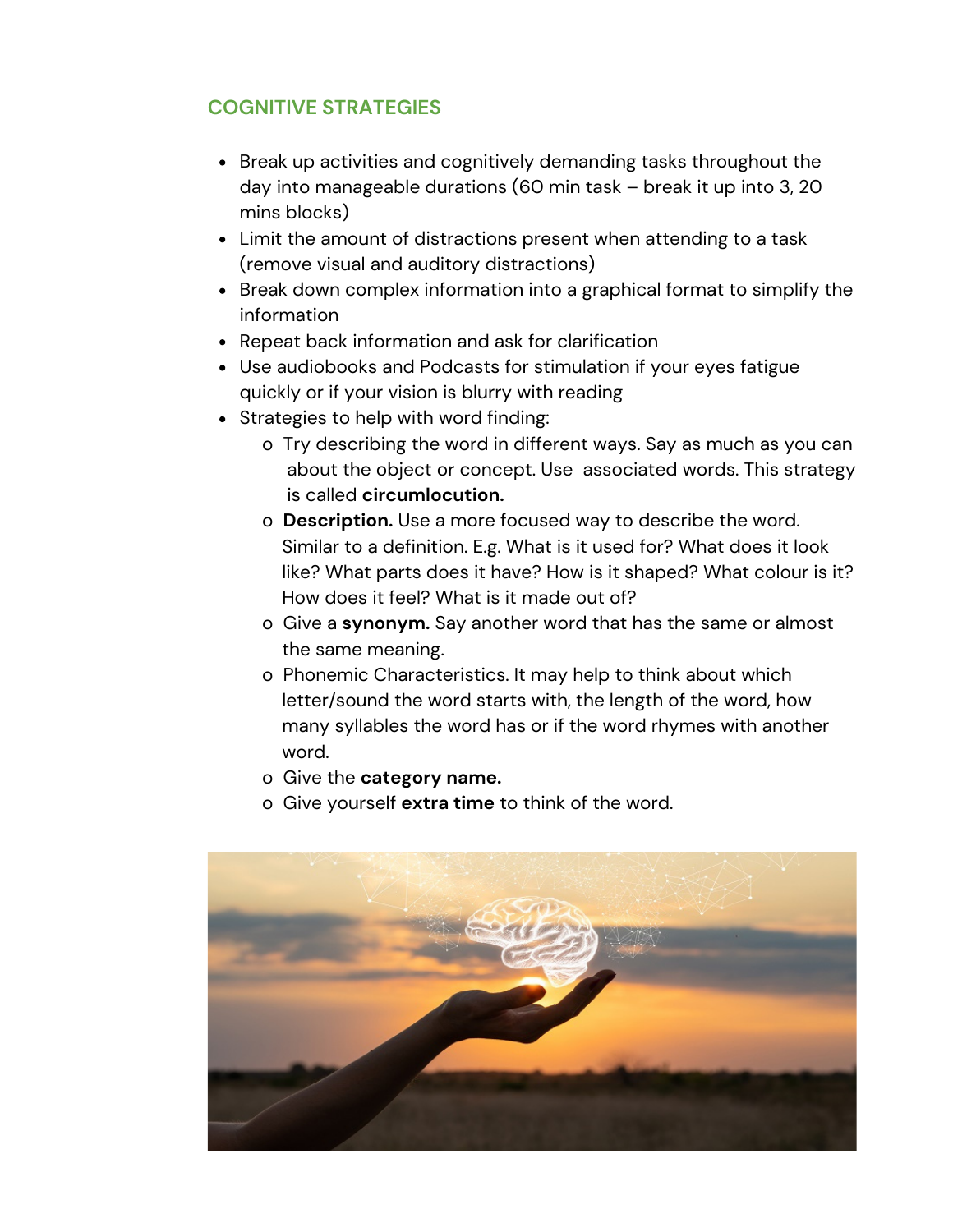#### **FATIGUE & SHORTNESS OF BREATH**

Fatigue is one of the most commonly reported symptoms amongst COVID19 long-haulers. Reports are indicating that even those long-haulers who initially had mild symptoms of the virus; fatigue levels can range from mild to severe.

For some, their fatigue limits their ability to get out of bed, walk, or climb the stairs. For others, they are unable to stand for prolonged periods of time in order to put away laundry or do the dishes. Fatigue can impact all daily activities including tasks of employment, household responsibilities, caregiving duties, grocery shopping, and many others.

#### **Activity Pacing & Preventing Symptom Exacerbation**

For many COVID19 Long-haulers, starting an exercise program can be daunting and even frightening, as many are afraid to exacerbate or worsen their symptoms. Activity pacing is a crucial concept to keep in mind as you start increasing your daily activities – including household duties, employment, physical activity, etc.

Self-monitoring and frequently checking-in with how you are feeling is an essential first step. Ask yourself the following question: "How am I feeling on a scale from 0-10?" (0 being no symptoms/feeling "normal", and 10 being "the worst I've ever felt").

This rating from 0 to 10 should encompass all your symptoms; fatigue, brain fog, headache, pain, emotional status, etc. Now, keep this number in mind as you start an activity (exercise, computer work, household chores), and force yourself to take a break and/or stop the activity once your score has increased by 3 points on the scale.

This equates to a 30% increase in your symptoms, which is enough to have 'challenged' your body systems, but not so much that it will leave you debilitated for the rest of the day. Here are some examples: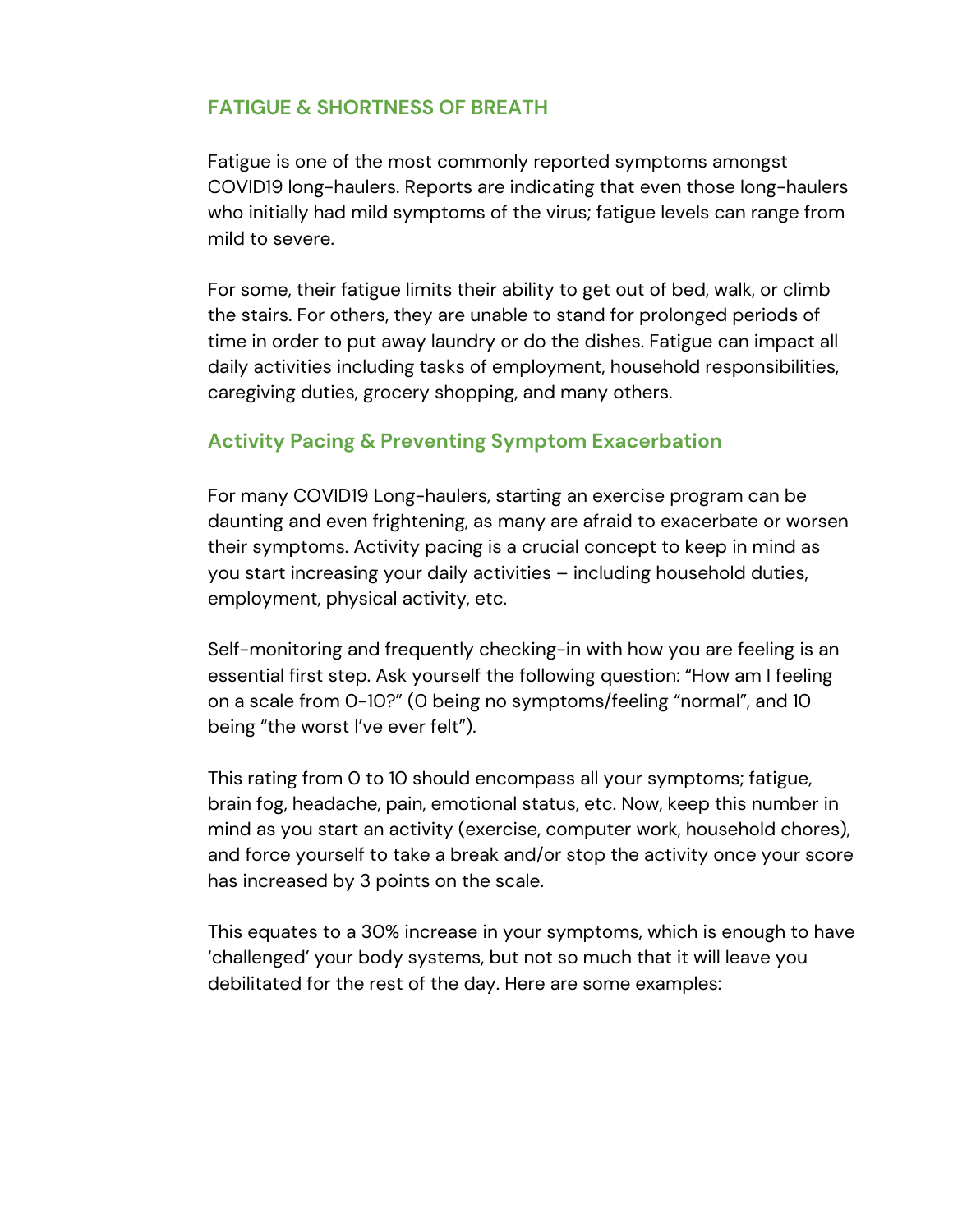- If you are planning on going for a walk, and you currently rate yourself at a 5/10, you must take a break, or stop exercising once you hit an 8/10.
- If you are going to read the newspaper, and you start off feeling like a 3/10, you should take a break and rest once you hit a 6/10.
- The most challenging situation: If you are feeling like a 0/10 or 1/10, and want to take this opportunity to vacuum the house and do the dishes, you MUST still take a break and rest once your symptoms have increased to 3 or 4/10. Despite the fact that you'll likely still feel able to work at a 3/10, you've already increased your symptoms by 30%, so you must consider taking a break. Once your score has gone back down, you may return to your activity.

It is strongly recommended to have an assessment performed by a Registered Physiotherapist. This assessment will help to determine where you should start with your exercise program, and ongoing treatment will help to safely advise on appropriate exercise progressions.

#### **Gradual Return to Activity & Exercise**

It has been well documented that losses of muscle strength and cardiovascular endurance can be seen in as little as 2 weeks of someone being inactive or significantly reducing their physical activity levels.

When considering someone who has suffered from COVID19, especially for those who had prolonged illnesses and inactivity, the expected strength and cardiovascular losses are significant.

Therefore, it is important to consider a gradual return to exercise and activity once recovered from the acute phase of COVID19. Even if someone feels "back to normal", a gradual return to exercise is strongly recommended.Examples of a gradual return to exercise is as follows:

- Walk indoors / outdoors for 5 minutes, 3x/day. Progress to 10 minutes 2-3x/day after 7-10 days.
- Walk indoors/outdoors for 10 minutes 2x/day, and perform light aerobic exercise for 5-10 minutes 1x/day, then progress to 15 minute walks, and 10 minutes of light exercise after 7-10 days.
- Walk indoors/outdoors for 10 minutes, 2x/day, climb up/down stairs for 2-3 minutes 1x/day. Progress to walking for 10-15 minutes and stairs for 5 minutes after 10-14 days.